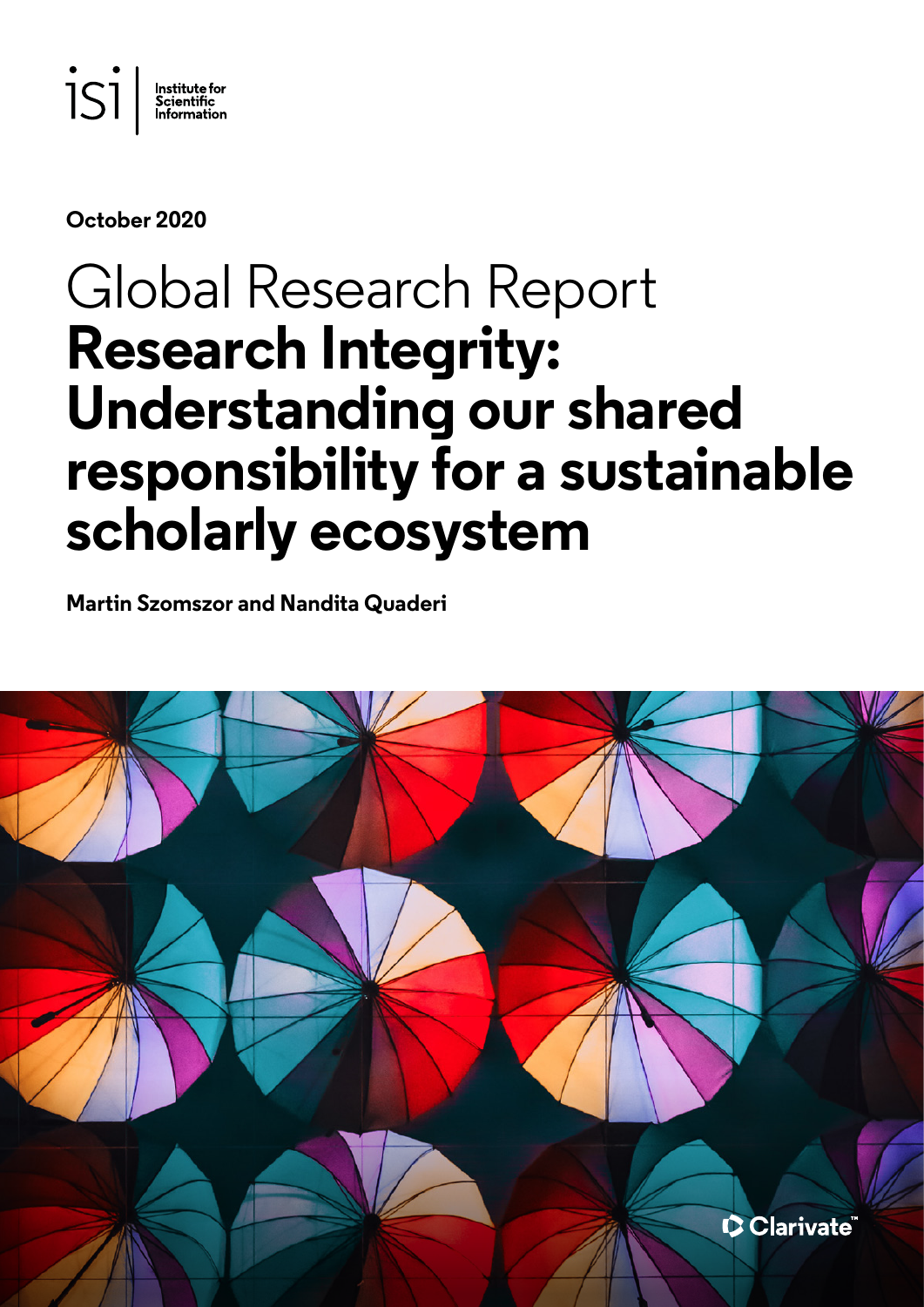ISBN 978-1-9160868-9-0

Cover image: Umbrellas, Izuddin Helmi Adnan

# **Executive summary**

**This report encourages everyone involved in research to broaden their view of what it means to conduct research with integrity and to consider how certain research evaluation instruments and incentive mechanisms are leading to a rise in deviant publication behavior.** 

Research integrity is a crucial topic for all those involved in the creation, delivery and assessment of academic literature. Without a trusted record of research, it is impossible to reliably build on previous ideas, replicate results, or effectively utilize the outcomes

Our report is intended as a quide first, to expose the range of tactics used; second, to describe our varied and collaborative responsibilities; and third, to highlight current and future technological enhancements that will help us all uphold the principles of research integrity. Many of the tactics we describe are subtle, often manifesting as small

of research. The traditional focus on fabrication, falsification and plagiarism is no longer enough – new forms of manipulation are emerging as some stakeholders seek an unfair advantage.

infringements, but when accumulated over large quantities, their effects can be substantial and rewarding.

The future will be challenging as the digital transformation of research continues to accelerate our progress. Collaboration is essential since no single party can be expected to police and enforce research integrity – it is a shared responsibility that will require us to come together to develop new guidelines on what is considered unethical and decide on the appropriate actions to take when community norms are breached.

# **Author biographies**

**Dr Martin Szomszor** is Director at the Institute for Scientific Information and has also held the role of Head of Research Analytics at ISI. He was named a 2015 top-50 UK Information Age data leader for his work in creating the REF2014 impact case studies database for the Higher Education Funding Council for England (HEFCE).

**Dr Nandita Quaderi** is Editor-in-Chief of Web of Science and has overall responsibility for the policy and practices governing the selection process for the Web of Science™ and inclusion in Journal Citation Reports™ (JCR). She was previously Publishing Director at Springer Nature and Editorial Director at BMC. Before joining the STM publishing sector, Nandita was a Principal Investigator at the MRC Centre for Developmental Neurobiology at King's College London.

# **Foundational past, visionary future**

## **About the Institute for Scientific Information**

The Institute for Scientific Information (ISI)™ at Clarivate has pioneered the organization of the world's research information for more than half a century. Today it remains committed to promoting integrity in research whilst improving the retrieval, interpretation and utility of scientific information. It maintains the knowledge corpus upon which the Web of Science™ index and

related information and analytical content and services are built. It disseminates that knowledge externally through events, conferences and publications whilst conducting primary research to sustain, extend and improve the knowledge base. For more information, please visit [www.clarivate.](http://www.clarivate. com/webofsciencegroup/solutions/isi-institute-for-scientific-information/)  [com/webofsciencegroup/solutions/](http://www.clarivate. com/webofsciencegroup/solutions/isi-institute-for-scientific-information/) [isi-institute-for-scientific-information/.](http://www.clarivate. com/webofsciencegroup/solutions/isi-institute-for-scientific-information/)

# **Introduction**

**Scholarly publishing has a longstanding, crucial role in the communication of academic research, providing the essential substrate on which ideas can be exchanged, criticized, and improved.** 

Thanks to developments in digital technologies, this process is now more rapid and far-reaching than ever before, providing extra momentum to the global scientific endeavor. This shared enterprise has widespread, socio-economic benefits, and it plays an important role in building an equitable and sustainable future.

Much of the value of research is attributed to a shared ideology of integrity – the notion that honest, ethical behavior coupled with sound methodology and rigorous peer review

leads to results that can be trusted, replicated, and built on. Whether the research is performed in the lab, in the field, in silicon, or intellectually, it is typically embodied in the form of a scholarly publication that is used to communicate findings and form a shared record of knowledge. As such, a publication reflects the level of integrity that was followed, not only in terms of the underlying research, but also the process that created it – the drafting of the manuscript, the peerreview process, and the editorial input.

Following publication, the quality of research is judged through evaluation, using various forms of assessment implemented by many different stakeholders. This last step is critical as it fuels underlying incentive mechanisms and supplies pressure necessary for

continual improvement. However, when enacted inappropriately, it can become an incentive for perversion of research integrity, leading some actors to seek short-cuts to gain an unfair advantage.

This report seeks to survey the scholarly landscape from the perspective of research integrity, documenting the various stages when the system can be undermined, revealing the growing number of mechanisms used to game the system, and identifying different stakeholder motivations. Through this mapping out of responsibilities, it is apparent that a collective effort is needed to combat those seeking to subvert research integrity. We therefore provide recommendations of how technology, data, and analytics can be used to identify and mitigate dishonest and improper practices.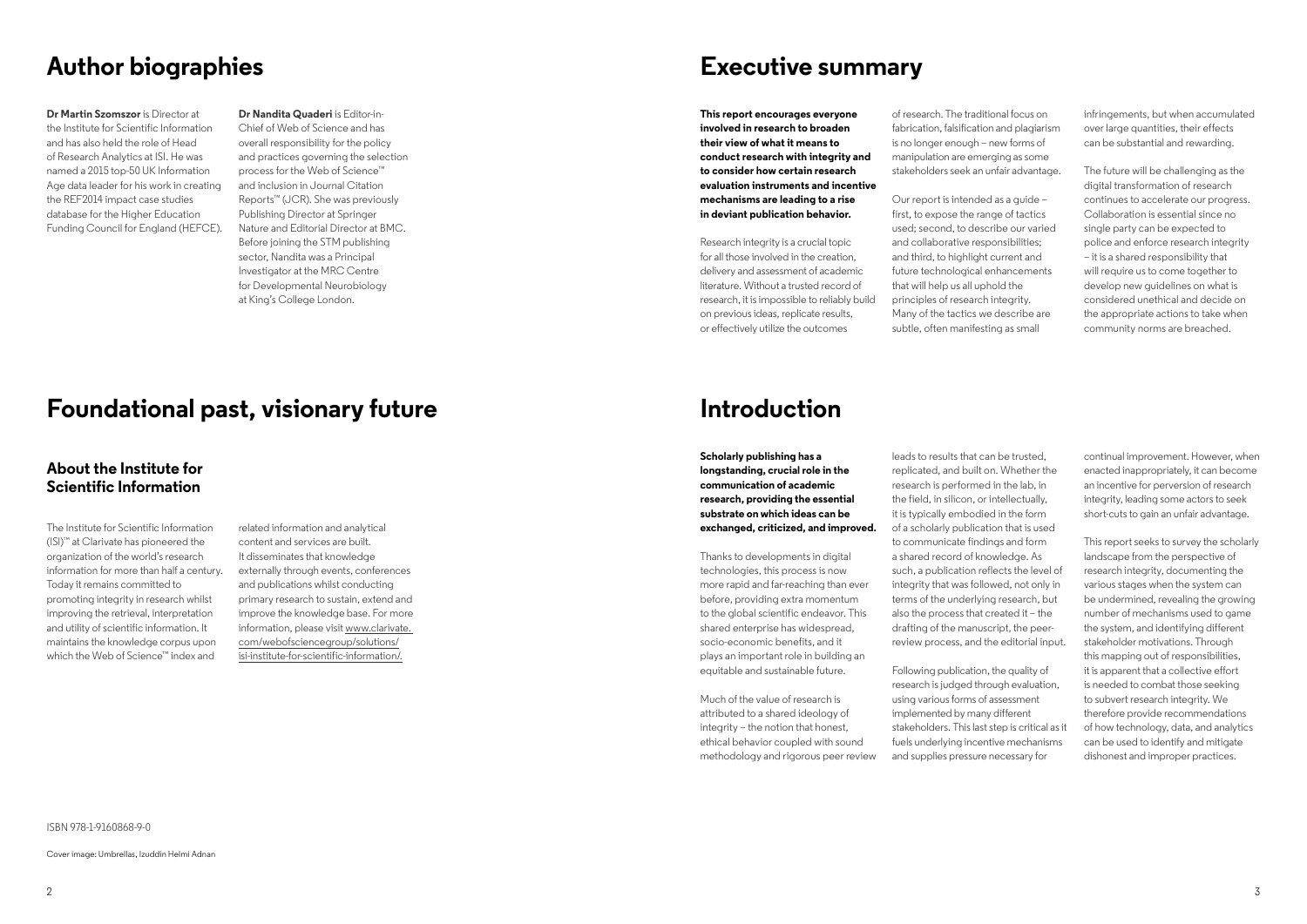# **What is research integrity and why is it important?**

### *"If I have seen further it is by standing on the shoulders of Giants"* **– Newton, 1676**

Through the age of enlightenment and the formulation of a scientific method, the 17th century gave rise to normative behavior among scientists, providing a formal basis for scrutiny and the beginnings of scientific record – a shared history of discovery that could be critically examined and used as a basis for the formulation of new ideas and the recognition of contribution (Ayala 1994). This is a fundamental point of interest for this report since the veracity of the publication record is crucial when we consider the longterm sustainability of research. With each successive year, more and more papers are added to the shared human knowledgebase, each referencing prior work to build on previous ideas, challenge existing beliefs, and position the contribution of specific research in a wider context. Clearly, any actor that pollutes this record risks sabotaging future research, undermines aspects of open science, and frustrates those who seek to utilize it in a practical setting.

It was not until the 1970s that misconduct became a significant topic of public interest. High-profile cases emerged, notably that of immunologist William Summerlin, who in 1974 used a permanent marker to darken a patch of skin transplanted between mice. These events led to the first hearing on the topic in 1981 by the Investigations and Oversight Subcommittee of the House Science and Technology Committee in the US. Since the 1980s, various institutions have been established to tackle the issues relating to research integrity, including The Office of Research Integrity in the US and the UK Research Integrity Office. Most agencies that fund research have established their own code of conduct, professional bodies and societies

provide members with their guidance, and a range of intergovernmental organizations contribute recommendations (see Appendix).

Publishers play a pivotal role in upholding the integrity of the publication record, since they manage the review of submitted manuscripts and determine which are suitable for publication. In recent years, this activity of publishers has become a new ethical battleground as many researchers have realized opportunities to exploit the process to their own advantage. As a result, publishers, their editorial teams, and peer reviewers are all under increasing scrutiny to ensure that proper standards are met. But it also happens that some members of these groups seek to undermine the system; in these cases the battle lines are blurred since it is researchers themselves who are also peer reviewers and members of editorial boards. To this end, organizations such as the Committee for Publication Ethics (COPE) provide extensive and practical advice to publishers on how to identify and take action in

cases of misconduct as the need for guidance and advice has escalated.

Research integrity isn't necessarily about getting it right the first time. Researchers, either as authors or peer reviewers, make mistakes and the system of correction and retraction plays an important role in upholding the quality of published works. Pulverer writes *"In fact, the retractions, which often relate to papers that have long been published, ought to be seen as evidence that the much-touted self-corrective nature of the scientific literature is at work more effectively these days."* Even so, the notion of a perfect record is not something that has ever existed, nor is it easily obtainable. The lack of publication of negative results, for example, leaves gaps in our knowledge and remains a problem to overcome (Matosin 2014). The growing interest in the topic of research integrity is itself evident in the academic literature. As shown in Figure 1, the annual number of articles dealing with research integrity indexed in the Web of Science™ between 1982 and 2019 has risen sharply.

# **Why is research integrity undermined?**

## *"It is almost certain that misconduct has always been a feature of scientific research"* **– Lock, 1994**

It is important to note that misconduct is not binary – there is a spectrum of behaviors that could be construed as inappropriate, ranging from minor incursions (such as a researcher adding an superfluous reference to their earlier work), through to catastrophic malpractice (such as fabrication of clinical trial results). In minor cases, individuals may not believe the tactics they use are questionable, perhaps due to ignorance or because they are deemed to be common practice within their community (if everyone else does it, why shouldn't we?). The social and professional construct itself often dictates what is considered acceptable, typically when the advantage gained is small or imperceptible and the ethical threshold is weakly defined. It is only when the scale of misconduct increases that the line becomes clearer and the power to call-out offenders is more readily wielded.

Irrespective of the personal or collective motivation (be it fame, fortune, or influence), it is important to consider the wider context. Within the research system, the pressure to perform is a key influencing factor making assessment a critical component of the machinery that influences individual behavior. Various forms of measurement are taken, such as funding won, journals published in or citations received, and these figures are used to inform a variety of decision makers. Students look at rankings to decide where to study. Researchers are assessed by their employers, funders, and national agencies to judge their suitability and competency to

perform research functions. Journals are assessed by researchers when deciding on a publication venue and by their governing boards in terms of financial viability. Of course, everyone is measuring themselves against their peers and developing a strategy on how best to succeed.

Many of the intrinsic problems with this evaluation setup are currently under scrutiny and have led to various efforts to establish consensus and improve research assessment, notably the San Francisco Declaration on Research Assessment (DORA) and Leiden Manifesto (Hicks et al 2015). Reform is evident, as exemplified in the recent policy shift in China away from single point metrics to a more comprehensive evaluation system (Zhang & Siversten 2020). And, of course, there are also wider societal issues that influence the way in which research and researchers are evaluated (e.g. proscriptions against discrimination or bullying, efforts to increase diversity, etc.) that are out of scope for this report.

Below, we summarize the major stakeholders who play a role in upholding research integrity and broadly describe relevant motivating factors. It is useful to bear these in mind as the report continues to dissect the various ways in which misconduct is aligned with them:

**• Researchers** want to improve their standing through the publication of many research articles in highquality journals that receive a high number of citations. This improves their chances of receiving funding, enables them to take on better positions (institutional, editorial, advisory) and generally ensures longevity of their career.

- **• Journals** want to attract and publish the very best research articles in their field or increase their publication volumes to ensure their profitability, long-term sustainability and growth in readership.
- **• Publishers** want to build a portfolio of successful journals, possibly specialized by field, access model, threshold for acceptance or otherwise.
- **• Institutions** want to attract, develop, promote, and retain academics that produce worldleading research with wide socioeconomic benefits. In turn, a better research profile improves their standing in rankings which bolsters student applications, increases alumni support, and enables recruitment of first-rate faculty.
- **• Funders** want to invest money in the teams and projects that will deliver high-impact outcomes.
- **• Governments** want to build and invest in productive research systems with high quality governance that deliver political, economic, and cultural advantage.
- **• Database and Analytics providers**  seek to provide useful search and discovery features that help researchers work quickly and more efficiently, and to provide analytical tools (including metrics and indicators) that support research evaluation use-cases.

## **Figure 1. Articles on research integrity indexed in the Web of Science**

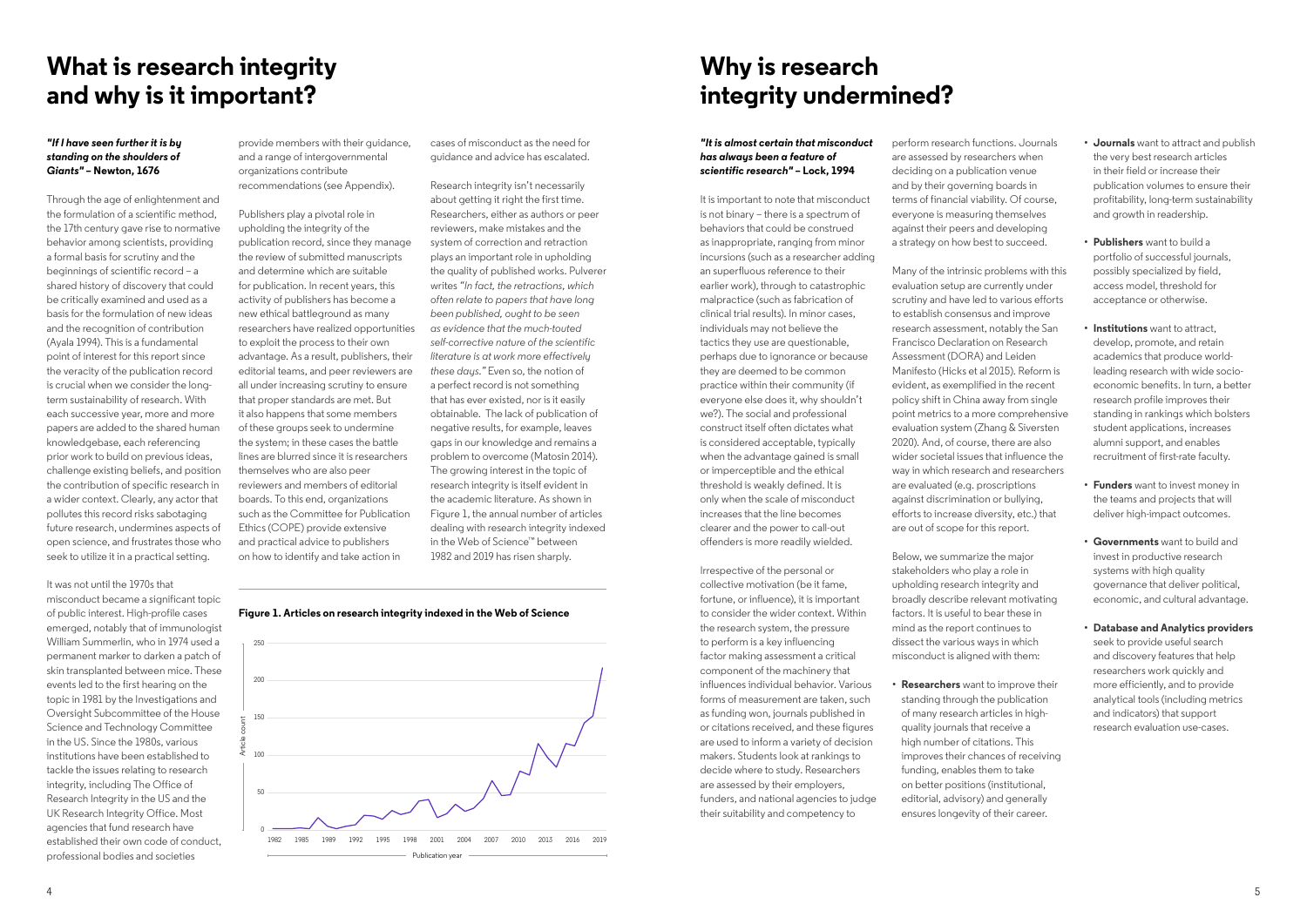# **What are the different types of behavior that undermine research integrity?**

**The process of proposing, conducting, and publishing research is complex, frequently involves many individuals performing varied tasks, and depends on trust that each actor adheres to community norms.** 

Of the four norms of science that sociologist of science Robert K. Merton long ago described (Merton 1942), it is disinterestedness that has traditionally served to control self-aggrandizement. Remarking then on "the virtual absence of fraud in the annals of science," Merton connected disinterestedness with "the ultimate accountability of scientists to their compeers." Plainly, as the history of science in the last half century has recorded, there has been an increase in instances of research misconduct with the growth of the scientific and scholarly enterprise in the post-World War II era, and perhaps more so in the last few decades (Fanelli et al 2015, Fang et al 2012). It is, however, notoriously difficult

to estimate the extent of misconduct or trends in such behavior (Fanelli 2009, Gross 2016, Zuckerman 2020).

First there is the question of definitions, of what constitutes research misconduct. Most official bodies use fabrication, falsification, and plagiarism (FFP) to describe the phenomenon. Second, there is the issue of reporting and detection. Third, there are changes in the research system itself that render one period incomparable to another.

In the current regime of accountability and measurement of research performance, stiff competition for research funding, and the digital revolution in publication, new behaviors have emerged that are more epiphenomena around research activity and publication than phenomena of the type traditionally monitored, such as FFP (Edwards & Roy 2017). The literature on research misconduct

includes discussions of questionable research practices (QRPs), such as self-plagiarism (Martin 2013). But these new behaviors extend beyond and outside of QRPs. Especially in the last several years, both researchers and journalists have called out manipulation of the publication and citation record that is intended to generate "credits" for individuals or journals that, in many cases, can be exchanged for personal and commercial advantage (Biagioli et al 2019, 2020a, 2020b, Chapman et al 2019). Whereas Merton focused on priority in discovery as the main reward for researchers (Merton 1957), scientific achievement may now have lesser value as a "means of exchange" than an exceptional publication and especially citation profile. To that end, all manner of interventions and manipulations are nowadays directed to the goal of attaining scores and a patina of prestige, for individual or journal, although it may be a thin coat hiding a base metal.

## **Figure 2. Critical stages to ensure integrity in research and publication: More dangers than fabrication, falsification, and plagiarism**



Figure 2 illustrates key points along the research and publication cycle when different individuals – typically a researcher, a peer reviewer or a journal editor – can threaten or violate research integrity to advance their own interests. The following description of these stages in the cycle (A through H) include FFPs, QRPs, and the newer forms of selfdealing and misrepresentation.

# **A**

### **Research problem, literature review, hypothesis and plan.**

 The research cycle begins with a problem and should include a thorough literature review to avoid research duplication and redundant publication (Smart 2017), to increase efficiency in investigation, and to ensure that appropriate credit is paid to predecessors. It may be mentioned that one of the arguments ISI founder Eugene Garfield made for citation indexes for the scientific literature was avoidance of redundant research and publication (Garfield 1955). Of course, a review of the literature may well alter an initial hypothesis.

## **B**

### **Research, experiment, and data collection.**

Documenting a hypothesis and experimental plan, especially registering trials, prevents fishing for publishable results later. A complete record of experimental methodology and results obtained supports replication, which is today a major concern in many fields (Franca & Monserrat 2019). Shoddy or sloppy record-keeping has been a consistent (and likely intentional) pattern in many instances of research misconduct.

## **C**

### **Data analysis, hypothesis testing, data preservation.**

Fabrication, falsification, "cooking and trimming" of data exemplify misconduct; but other "expedients" include p-hacking, cherry picking data, and hypothesizing after the results are known, also referred to as HARKing (Head et al 2015, Murphy & Aguinis 2019, Raj et al 2018, Kerr 1998). The desire for positive and more-likely publishable results may drive this form of misconduct, which can often arise without conscious intent from confirmation bias and self-delusion.

## **D**

## **Manuscript preparation, including data, exhibits, and cited references, as well as authorships, affiliations, and funding, acknowledgement, and conflict of interest statements.**

There are many opportunities to undermine research integrity in preparing a manuscript that reports research results. Publication of research should represent a complete and accurate description of methods, data, and results, without image fabrication or manipulation (Bik et al 2016, Bucci 2018, Cromey 2010, Koppers et al 2017); the text should be original, not borrowed (no plagiarism, including self-plagiarism without comment), and not purchased from paper mills (Hvistendahl 2013); cited references included should serve only as documentation of related research, ideas, methods, and not to boost the status of authors, other individuals, journals, institutions, etc. (Gasparyan 2015); the authors listed should be valid (Fong & Wilhite 2017, Teixeira da Silva & Dobranszki 2016) according to international standards (no honorary/ gift, guest, ghost, fake, or purchased

authorships); affiliations of authors should also be accurate, not invented or embroidered (no flimsy, fake, or sponsored associations); finally, the publication should provide complete and accurate acknowledgements of support and forthright conflict of interest statements, if needed.

## **E**

## **Choice of publication venue and submission.**

The manuscript should not be submitted to multiple publication venues simultaneously. Instead, the paper should be directed to the most appropriate outlet, chosen to reach the community relevant to research published. Inappropriate venues include unfocused, predatory channels for the sake of publication alone (Butler 2013, Frandsen 2017). In addition, researchers should avoid "salami science" publishing (Huth 1986, Smart 2017), dividing research into least publishable units (LPUs).

## **F**

## **Editorial and peer review process, including revisions.**

In recent years, new and troubling behaviors have emerged at this juncture in the research and publication cycle. Unscrupulous authors, if asked to recommend reviewers, have suggested accomplices or have redirected a review to themselves using alias email addresses (Ferguson et al 2014, Haug 2015, Kulkarni 2016, Rivera 2019). Such fake, self-directed peer reviews highlight weaknesses in many publishers' peer review systems. Once reviewers' comments are received, authors should provide timely and focused revisions, without substantial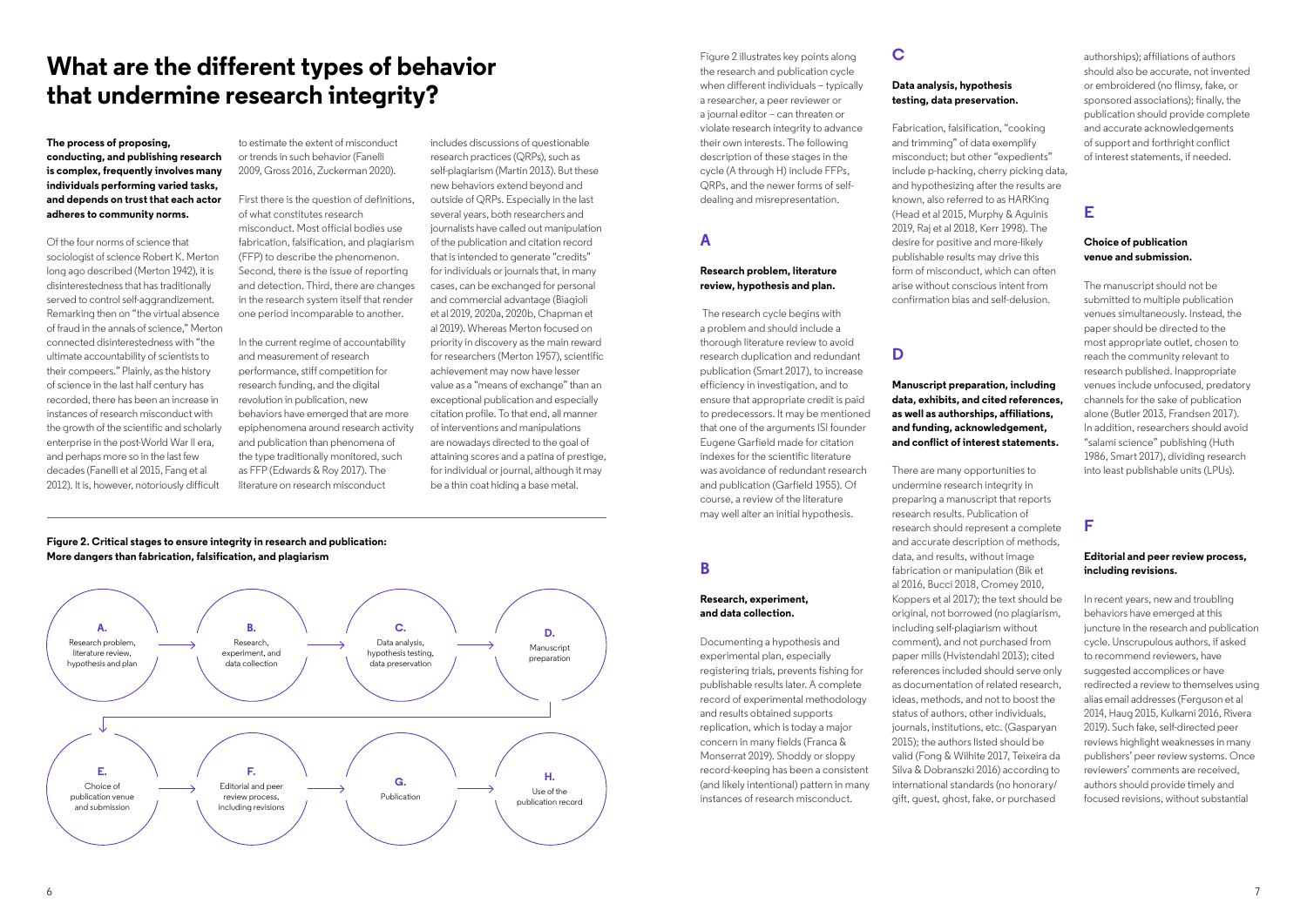### **Responsibility**

|                   | Researchers<br>(authors, coauthors<br>and reviewers) | Publishers (including<br>editorial boards) | Institutions | <b>Funders</b> | Database providers |
|-------------------|------------------------------------------------------|--------------------------------------------|--------------|----------------|--------------------|
|                   |                                                      |                                            |              |                |                    |
| s!                |                                                      |                                            |              |                |                    |
|                   |                                                      |                                            |              |                |                    |
|                   |                                                      |                                            |              |                |                    |
| ions              |                                                      |                                            |              |                |                    |
|                   |                                                      | ٠                                          |              |                |                    |
|                   |                                                      |                                            |              |                |                    |
| ive works:        |                                                      |                                            |              |                |                    |
| ferences          |                                                      |                                            |              |                |                    |
| tised             |                                                      |                                            |              |                |                    |
| J                 |                                                      |                                            |              |                |                    |
| identified<br>cts |                                                      |                                            |              |                |                    |
| ot<br>ity,        |                                                      |                                            |              |                |                    |
|                   |                                                      |                                            |              |                |                    |

#### **Perform literature reviews**

- Check for duplication of work and plagiarism
- Ensure appropriate credit is given to predecessors

#### **Confirm references are legitimate**

- Check whether cited works have been corrected or retracted
- Ensure referenced material is relevant and avoid superfluous cited reference
- Maintain a level of self-citation that is appropriate to the field or discipline

#### **Ensure the provenance of any experimental data**

• Make sure the names appearing on papers are for real individuals, the affiliati given are correct, and the named organizations are not fabricated

- While many cases of misconduct are deliberate, careless management of source data can lead to accidental use of dubious material
- Check for signs of image manipulation and falsification of data

#### **Uphold statistical validity**

- 
- Ensure peer-review is not fake or self-directed Check suitability of suggested peer-reviewers
- Verify conflicts of interest
- Identify and suppress coercive behavior, e.g. when suggesting additional ref
- Check that all variables are accounted for and that the expected statistical tests are in place
- When possible, verify published data against third-party sources such as clinical trial result databases

#### **Verify author identities & affiliations**

- Be aware that those soliciting submissions may not be from the journal advert either because of blatant hijacking or subtle refactoring of journal names
- Avoid submitting to, reviewing for, or serving on editorial boards of journals that do not uphold basic scholarly standards
- Proactively identify and exclude low quality and fake sources when selecting content and indexing data

#### **Perform plagiarism detection**

• Use software tools to enhance plagiarism detection capabilities

#### **Screen images**

- Produce responsible metrics and withhold scores when anomalous behavior is
- Use metrics to support decision making, not supplant it
- Seek out multidimensional quantitative and qualitative indicators
- Consider incentives created by evaluative frameworks carefully and the effect they will have on researchers
- Provide clear policies on what constitutes image manipulation
- Use experts to screen images prior to publication

### **Validate contributions**

- Train researchers on fundamental skills including literature review, manuscription preparation, and peer-review
- Create clear policies regarding expected behavior, monitor researcher activ and take punitive action where appropriate
- Be accountable to funders and governments
- Ensure that listed authors did contribute to the research
- Provide quidance on what constitutes an author, especially for highly collaborat
- Consider group authorships

#### **Perform proper peer-review**

#### **Check journal identities and validity**

### **Produce and use bibliometric indicators responsibly**

#### **Researcher training & enforcement**

changes designed to benefit self or others (such as adding self-citations or citations to reward others, including peer reviewers or journals at the request of editors; moreover there should be no addition of authors, especially through the sale of authorship). Peer reviewers are expected to provide an unbiased critique of a manuscript and should not insist that authors cite papers by the reviewer (Thombs et al 2015). The reviewers should not attempt to suppress competitors, steal ideas or results in order to claim priority in discovery. In the current environment, journal editors should increase their vigilance in verifying authors, affiliations, and suggested reviewers, as well as in maintaining the identity and security of their own publication (Bohannon 2015). In some cases, editors themselves have become the problem through insistence that authors cite the editor's journal or other journals, especially in attempts to improve their Journal Impact Factor™ (JIF) (Chorus & Waltman 2016, Fong & Wilhite 2017, Herteliu et al 2017, Hickman et al 2019,

Ioannidis 2015, Martin 2016, Wilhite & Fong 2012) or engage in journal "stacking" citation schemes (Davis 2012, Fister et al 2016, Heneberg 2016). Creation or use of fake Journal Impact Factors is also malfeasance (Dadkhah et al 2017, Gutierrez et al 2015, Jalalian 2015, Xia & Smith 2018). Editorial decisions of all kinds should be based on research quality and significance and not swayed one way or the other by personal considerations.

## **G**

### **Publication.**

In the end, the publication should conform to community norms, meeting an expectation of honesty, openness, and accountability (Franca & Monserrat 2019). Publication constitutes a contribution to fellow researchers and the advancement of knowledge and should not be designed or deployed as a vehicle for personal gain.

## **H**

### **Use of the publication record to represent research and researcher.**

Research assessment for allocation of resources (involving appointments, promotions, funding decisions) often depends on publication and citation data, in addition to other quantitative data and, most importantly, expert and qualitative judgments. If a publication and citation record has been manipulated and deformed, it cannot serve as a reliable record of individual (or journal or institutional) activity and achievement. Individuals and journal editors engaging in citation manipulation misrepresent their identities and status and undermine community trust. Research misconduct is thus not limited to fraud and plagiarism but includes gaming epiphenomena designed to obtain personal and commercial advantages and real benefits.

# **Shared responsibility**

**There are many stakeholders responsible for upholding research integrity and there is no single group that can fix failures in research integrity.** 

Hence, it is a shared responsibility that requires each actor to seek out information on how to identify and tackle problems of misconduct, many of which will be varied depending

on their role. In the table on the next page, we provide a high-level listing of the types of responsibilities that support research integrity within the scholarly publication system. For each, a summary of pertinent aspects is given, and the relevant stakeholders are identified.

Many of these are aspirational and the degree to which they can be

fully realized varies. As discussed below, additional data, analytics, and technological solutions can help combat these issues more effectively. In some cases, there are extraneous factors that will affect the ability for individuals to meet these responsibilities, such as being subject to bullying and discrimination, so much of the responsibility is also on those that manage the research environment.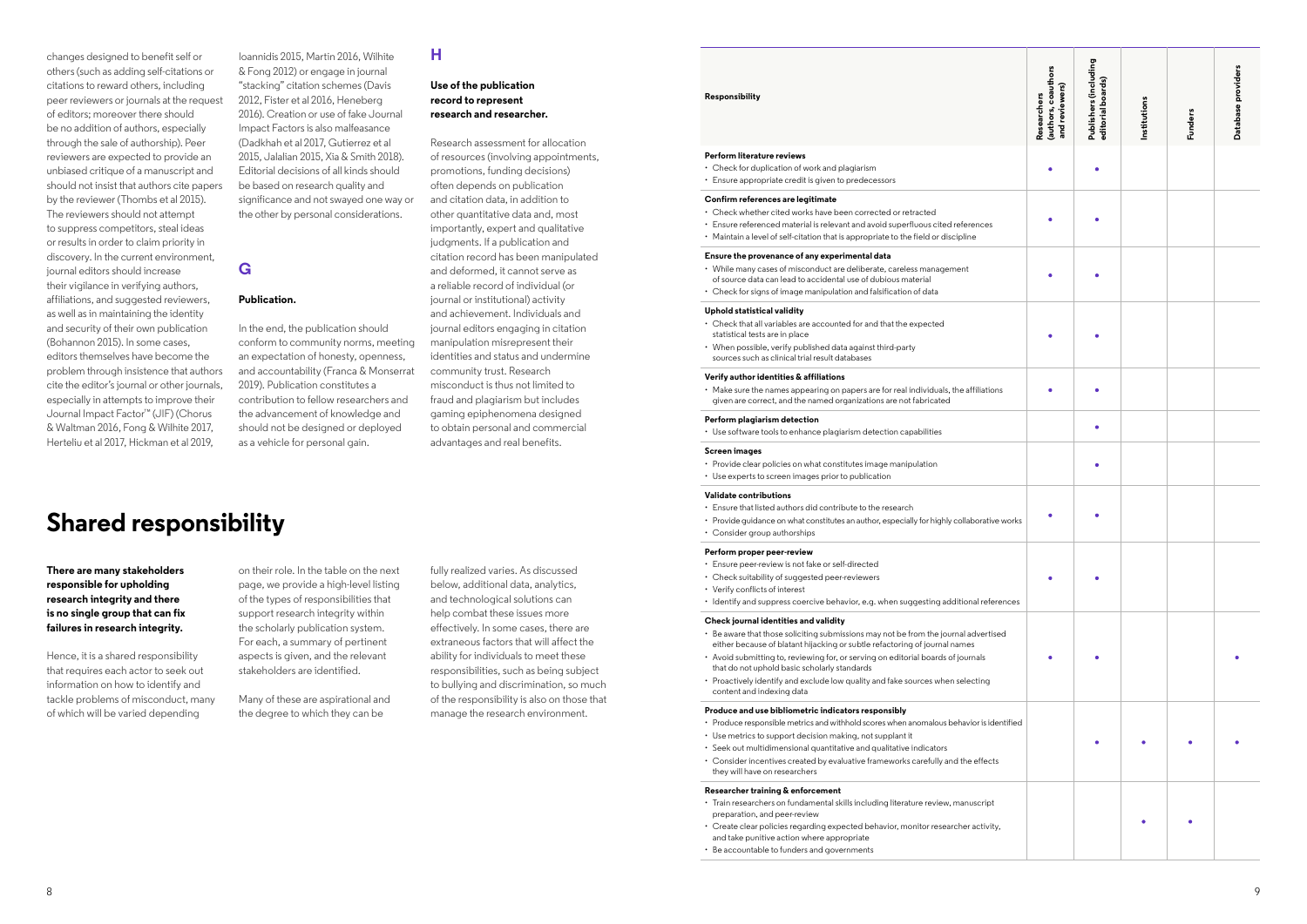# **How technology, data & analytics can help**

**Although the task may seem daunting, much progress has already been made to monitor the integrity of the research system.** 

Further enhancements are also possible as the availability of data increases, new analytical techniques are developed, and novel machine learning algorithms are applied. In the following subsections, we outline six major areas for improvement.

# **1. Self-citation analysis**

Citation indicators are a method to measure the academic influence of a particular research paper based on the number of times it is cited by future works. When aggregated into a portfolio, such as a journal, institutions, or region, the cumulative academic impact of research can be measured and benchmarked against peers to reveal relative differences and changing trends in performance. The rate at which any individual or group (i.e., journal institution, region) references itself is a topic that has received continuous interest since the 1960s (Kaplan 1965), and the debate over what is considered acceptable considers many legitimate and illegitimate factors.

In recent work (Szomszor et al 2020), we conducted an analysis of the cohort of Highly Cited Researchers™ published in 2019 to understand better what can be considered an excessive rate of personal selfcitation. In this study, the self-citation rates of individuals were critically reviewed using graphical techniques to understand the relative distribution of self-citation by field, and to highlight those with unusually high rates. An extract for the original work is shown in Figure 3 illustrating the distribution of self-citations (i.e., the

percentage of citations received from papers with the same author) for around 250 authors in Chemistry. The chart shows a steady increase for the majority of the population, but a sharp rise towards the end that points to three individuals with unusually high relative rates of self-citation. The two horizontal lines are positioned at standard outlier detection thresholds (1.5 & 3 times the interquartile range from the third quartile).

This technique, in contrast to other work (e.g., Ioannidis et al 2019) that suggests use of percentiles to identify possible gaming, highlights the need

for contextualization within field or discipline and human judgement. We can foresee application of this technique in manuscript reviewing scenarios when author self-citation rates for submitted papers could be reviewed in the context of the wider field enabling reviewers to make informed judgements and provide constructive feedback. The same techniques are equally effective when considering journals and could be used by editorial boards to track the self-citation rate of their journal and compare it to others to avoid potential problems (e.g., suppression of a title's Journal Impact Factor).

## **Figure 3. Distribution of self-citation rates for Highly Cited Authors in Chemistry.**

## **2. Spotting coordinated journal citation manipulation**

Since its first release in 1975, Journal Citation Reports (JCR) have provided transparent data on how self-citation and targeted inter-journal citation affects key metrics (Garfield, 1975). Beginning in 2004, analysis of journal-tojournal citation frequency data and the effect on JIF rank in category has been used to detect journals with a highly distorted Journal Impact Factor. These journals are subsequently removed (or suppressed) from the official JCR listing. More sophisticated analysis techniques were incorporated in 2011 to spot excessive citation exchange between multiple donor journals, a practice commonly referred to as citation stacking (Heneberg, 2016).

The concept of a citation cartel (Davis 2012) was discussed in 1999 in an essay by Franck (Franck 1999). He identified editors and journals working together using the mutual exchange of citations to provide a boost to their journals' Journal Impact Factors. It is difficult to uncover algorithmically (both in terms of computational complexity, and availability of high quality author disambiguation), but recent work inspired by network science (Fister et al 2016) has provided some hope that it may be possible to detect this anomalous behavior programmatically, but with the caveat *"We can only indicate that there is a high probability of citation cartel existence, but this fact needs to be confirmed using a detailed analysis."* Deeper analysis (Chakraborty et al 2020) describes the complexity of the issues, as these cases may be hard to distinguish from other gaming strategies, such as excessive self-citation, coercion, citation stacking and the online queue strategy (Martin 2016). Nevertheless, collaboration between database providers (who have the necessary data) and publishers (who may be made aware of these types of behavior) could lead to more sophisticated and readily deployed analysis.

# **3. Plagiarism detection**

Software for the detection of plagiarism was described in 1989 (Parker 1989) and like many later analyses, was originally deployed in educational scenarios to detect when students copy each other's work. Once access to the web became a commonplace, the potential pool of copyable material exploded and more computationally intensive algorithms were developed to compare against huge corpuses of text. However, it is not just a simple task of finding exact replication between text – there are complex issues in terms of the difference between literal and intellectual plagiarism (Alzahrani et al 2012), the subtlety between paraphrasing and plagiarism (Barrón-Cedeño et al 2013), and the obstacle of detecting cross-language plagiarism (Potthast et al 2010). Citation-based approaches have been proposed to overcome these, as Gipp writes *"… citation patterns within documents...form a languageindependent 'semantic fingerprint' for similarity assessment."* (2014 Gipp).

Evidently, plagiarism detection software should be a standard component of any editorial pipeline to facilitate rapid detection of dubious submissions, and as solutions become more sophisticated, it will become possible to identify more cases of this kind of misconduct.

# **4. Image Manipulation**

Since the prevalence of papers with problematic images has increased significantly in the past ten years (Bik et al 2016), many editorial processes have been updated to include image screening programmes, and publishers are now expected to provide a clear policy on what constitutes image manipulation. The detective work is typically carried out by experts who look for tell-tale signs of dubious editing, such as cropping, brightness

and contrast adjustment, selective enhancement, colour adjustment, cloning, and fabrication to name a few. The need to clean up images for publication is under scrutiny and may signal a shift towards publication of 'dirty' but more accurate renditions of the experimental results. Machine learning and other enhancements (Bayar & Stamm 2018, Bucci 2018, Cicconet et al 2020, Koppers et al 2017) will likely provide more sophisticated tools to aid in these programmes and expand their use outside the biomedical domain which is the current area of focus.

## **5. Anomalous reviewer activity**

Another area in which software can assist editorial teams is flagging unusual reviewer activity such as uncovering when individuals have setup fake accounts and seek to review their own articles or articles from collaborators. This relies on collecting and analyzing many data points during submission and peer review to flag activity that should be further reviewed by the peer review and editorial teams. This could include authors and reviewers that are located on the same network or within close geographic proximity. reviewer turnaround times that are short, or the use of author recommended reviewers with noninstitutional email addresses. ScholarOne ™ includes features that give publishers and editorial teams access to these kinds of insights through their Unusual Activity Detection tool. More detailed analysis of the editorial and reviewer teams has been conducted (Sikdar et al 2016) and explores more specific indicators relating to reviewing frequency, selfassignment by editors, the diversity of materials reviewed, and more.

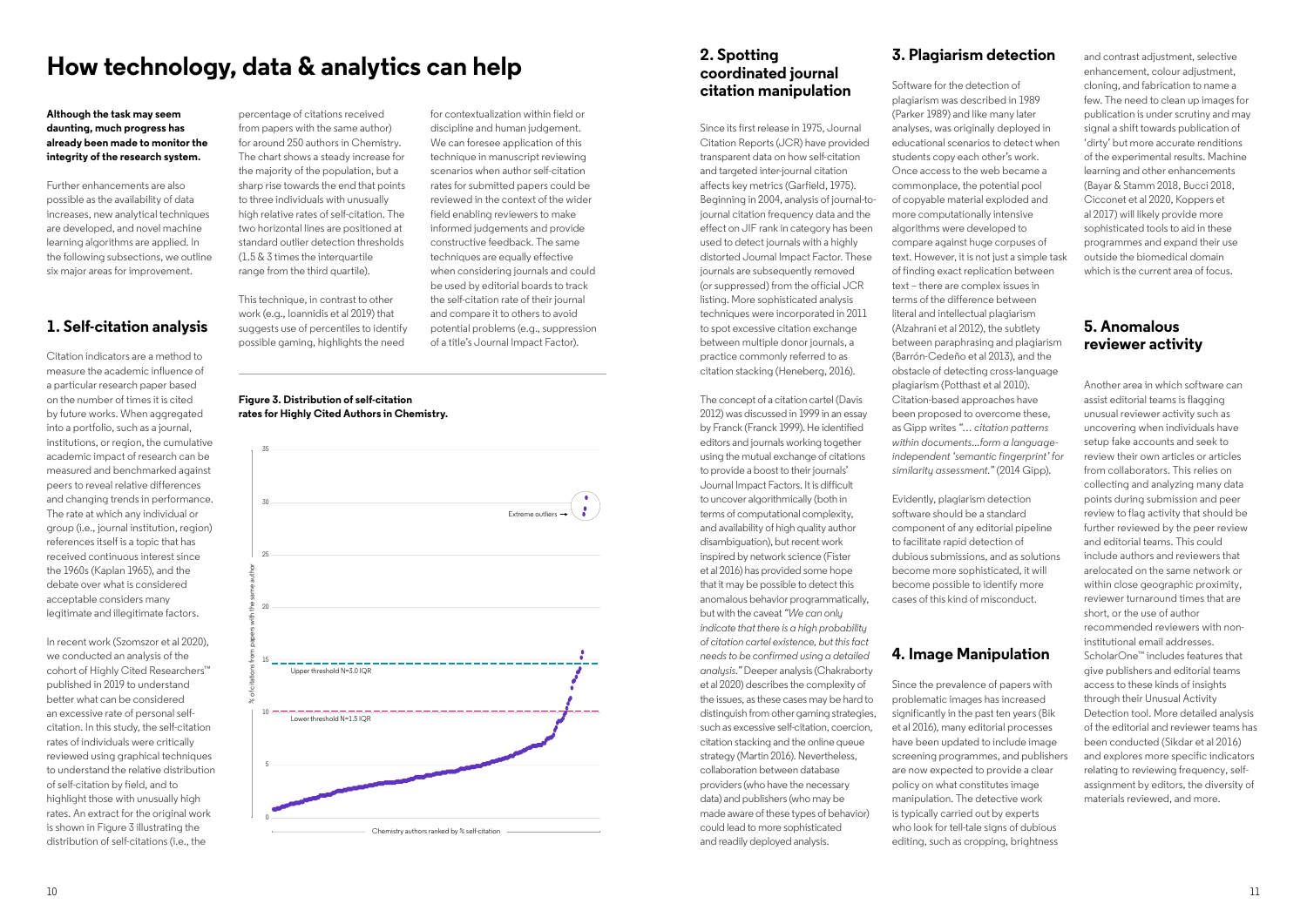These provide exciting possibilities for more enhanced reviewing analytics that could strengthen publishers' defenses against reviewing misconduct.

Issues relating to the verification of peer reviewer identity (i.e. to prevent fake reviewing) can be addressed through open peer-review platforms, such as Publons™. These provide a place to record reviewing activity and provide some indication to editorial teams regarding the legitimacy of researchers. If combined with publication profiles, for example through integration with

Web of Science ResearcherID or ORCID, it serves as a potential data source for automatic conflict of interest checking, and suitability for reviewing based on similarity of research fields.

## **6. Authoring tools**

When researchers are writing their manuscripts, a great deal of information can be immediately presented to assist them in choosing appropriate references. Reference management tools, such as EndNote™

and Zotero, can make use of indexing services to determine the retraction status of articles, and provide useful information on journal quality, such as the type of peer-review or its transparency index (Nosek et al 2015).

In terms of self-citation, either individual or at the journal-level, it would be possible to use an indexing service to check cited references and flag referenced articles that exhibit unusual self-citation rates, or even to check that the manuscript being prepared has self-citation rates that are within a range typical for the discipline.

# **What's in store for the future?**

**This report has highlighted the epiphonema that has emerged around research activity and publication, how it directly relates to the issue of research integrity, and the need to establish new monitoring standards beyond the traditional frame of fabrication, falsification, and plagiarism.** 

From the mapping out of various stakeholder activities and respective responsibilities, it is clear that collective, proactive effort is required to address multifarious opportunities for misconduct.

There are several trends in research that will influence our journey forward. Open research mandates more transparency that will in turn influence the expectation of repeatability in terms of methodological rigor and data visibility. This will strengthen our ability to identify malpractice at the experimental, analytical, and publication stages of research. The increase in open access publication – an expected outcome as funders push various policies that require their work to be made publicly

accessible – will alter how budgets for publication are allocated; how revenue flows between funders, institutions, and publishers; and how decisions are made on where to publish. Perhaps, on the issue of venue, it will become more pertinent for those holding the budgets (namely funders and institutions) to be more proactive in their approach.

Some organizations have already taken the initiative on this front, such as the Australian Research Council, which only considers articles from a defined journal list in their national assessment exercise – Excellence in Research for Australia (ERA). This list is created through consultation with peak bodies and disciplinary experts. Database providers can support this effort by ensuring transparent evaluation criteria are in place (such as that employed for the [Web of](https://clarivate.com/webofsciencegroup/journal-evaluation-process-and-selection-criteria/)  [Science Core Collection\)](https://clarivate.com/webofsciencegroup/journal-evaluation-process-and-selection-criteria/)<sup>1</sup> and work alongside community projects, such as the Platform for Responsible Editorial Polices (Horbach et al 2020), to guide researchers and research evaluators towards journals that uphold the principals of research integrity.

A core feature in many of the subversive behaviors identified in this report is misrepresenting identity. While public profiles of a researcher's publication and review activity provide useful data points in terms of corroboration, a further advancement towards verifiability could come from Blockchain technologies. Blockchain (Sherman et al 2019) uses cryptographic techniques to create a public leger that can be used to verify identity and trace transactions. Hence, it could be used to provide proof of identify and publication and establish trust between parties, such as in the peer-review process (Mackey et al 2019).

Finally, as new research evaluation frameworks are defined and revisions are made to existing ones, use of bibliometric indicators should be carefully considered. Any situation in which these are deployed has the potential to alter behaviors (goal displacement) and could lead to even new incentives to undermine research integrity.

# **References**

Alzahrani, S. M., Salim, N., & Abraham, A. (2012). Understanding plagiarism linguistic patterns, textual features, and detection methods. *IEEE Transactions on Systems, Man, and Cybernetics, Part C (Applications and Reviews)*, 42(2), 133–149. https://doi.org/10.1109/ tsmcc.2011.2134847

Ayala, F. J. (1994). On the scientific method, its practice and pitfalls. *History and Philosophy of the Life Sciences*, 16(2), 205-240. https://www.jstor.org/ stable/23331738

Barrón-Cedeño, A., Vila, M., Martí, M., & Rosso, P. (2013). Plagiarism meets paraphrasing: Insights for the next generation in automatic plagiarism detection. *Computational Linguistics*, 39(4), 917–947. https://doi. org/10.1162/coli\_a\_00153

Bayar, B. & Stamm, M. C. (2018). Constrained Convolutional Neural Networks: A New Approach Towards General Purpose Image Manipulation Detection. IEEE Transactions on Information Forensics and Security, 13(11), 2691-2706, <u>https://doi.</u> org/10.1109/TIFS.2018.2825953

Biagioli, M., Kenney, M., Martin, B., & Walsh, J. (2019). Academic misconduct, misrepresentation, and gaming. *Research Policy*, 48(2): 401-413. https:// www.sciencedirect.com/science/article/abs/pii/ S0048733318302658

Biagioli, M. (2020a). Fraud by numbers: Metrics and the new academic misconduct. *Los Angeles Review of Books*, September 7, 2020. https://www. lareviewofbooks.org/article/fraud-by-numbersmetrics-and-the-new-academic-misconduct/

> Gutierrez, F. R. S., Beall, J., & Forero, D. A. (2015). Spurious alternative impact factors: The scale of the problem from an academic perspective. *BioEssays*, 37(5): 474-476. https://www.academia.edu/35963518/ Spurious\_alternative\_impact\_factors\_The\_scale\_of\_ the problem from an academic perspective

Biagioli, M., & Lippman, A. (eds.) (2020b). Gaming the metrics: *Misconduct and manipulation in academic research*. Cambridge, MA: MIT Press. https://mitpress. mit.edu/books/gaming-metrics

Bik, E. M., Cavadevall, A., Fang, F. C. (2016). The prevalence of inappropriate image duplication in biomedical research publications. *mBio*, 7(3), article number e00809-16. https://mbio.asm.org/content/7/3/ e00809-16

Bohannon, J. (2015). How to hijack a journal. *Science*, 350(6263), 903-905. https://www.sciencemag.org/ news/2015/11/feature-how-hijack-journal

Bucci, E. M. (2018). Automatic detection of image manipulations in the biomedical literature. *Cell Death & Disease*, 9, article number 400. https://www.nature. com/articles/s41419-018-0430-3

Butler, D. (2013). Sham journals scam authors. *Nature*, 495(7442), 421-422. https://www.nature.com/news/ sham-journals-scam-authors-1.12681

Chakraborty, J., Pradhan, D. K., & Nandi, S. (2020). On the identification and analysis of citation pattern irregularities among journals. *Expert Systems*, article number e12561. https://doi.org/10.1111/exsy.12561

Chapman, C. A., Bicca-Marques, J. C., Calvignac-Spencer, S., Fan, P. F., Fashing, P. J., Gogarten, J., Guo, S. T., Hemingway, C. A., Leendertz, F., Li, B. G., Matsuda, I., Hou, R., Serio-Silva, J. C., & Stenseth, N. C. (2019). Games academics play and their consequences: how authorship, h-index and journal impact factors are shaping the future of academia. *Proceedings of the Royal Society B – Biological Sciences*, 286(1916), article number 20192047. https://royalsocietypublishing.org/doi/full/10.1098/ rspb.2019.2047

Chorus, C., & Waltman, L. (2016). A large-scale analysis of impact factor biased journal self-citations. *PLoS ONE*, 11(8), article number e0161021. https:// journals.plos.org/plosone/article?id=10.1371/journal. pone.0161021

Cicconet, M., Elliott , H., Richmond, D.L. , Wainstock, D. & Walsh, M. Image Forensics: Detecting duplication of scientific images with manipulation-invariant image similarity. arXiv:1802.06515v3, Mar 2020.

Cromey, D. W. (2010). Avoiding twisted pixels: Ethical guidelines for the appropriate use and manipulation of scientific digital images. *Science and Engineering Ethics*, 16(4), 639-667. https://link.springer.com/ article/10.1007%2Fs11948-010-9201-y

Dadkhah, M., Borchardt, G., Lagzian, M., Bianciardi, G. (2017). Academic journals plagued by bogus impact factors. *Publishing Research Quarterly*, 33(2): 183-187. https://doi.org/10.1007/s12109-017-9509-4 https://link. springer.com/article/10.1007/s12109-017-9509-4

Davis, P. (2012). The emergence of a citation cartel. *The Scholarly Kitchen*, April 10, 2012 https:// scholarlykitchen.sspnet.org/2012/04/10/emergenceof-a-citation-cartel/

Edwards, M. A., & Roy, S. (2017). Academic research in the 21st century: Maintaining scientific integrity in a climate of perverse incentives and hypercompetition. *Environmental Engineering Science*, 34(1), 51- 61. https://www.liebertpub.com/doi/10.1089/ ees.2016.0223

Fanelli, D. (2009). How many scientists fabricate and falsify research? A systematic review and meta-analysis of survey data. *PLoS ONE*, 4(5), article number e5738. https://journals.plos.org/plosone/article?id=10.1371/ journal.pone.0005738

Fanelli, D., Costas, R., & Larivière, V. (2015). Misconduct policies, academic culture and career stage, not gender or pressures to publish, affect scientific integrity. *PLoS ONE*, 10(6): article number e0127556 https://journals.plos.org/plosone/ article?id=10.1371/journal.pone.0127556

Fang, F. C., Steen R. G., & Casadevall, A. (2012). Misconduct accounts for the majority of retracted scientific publications. *Proceedings of the National Academy of the United States of America*, 109(42), 17028-17033. https://www.pnas.org/ content/109/42/17028

Ferguson, C., Marcus, A., & Oransky, I. (2014). Publishing: the peer review scam. *Nature*, 515(7528), 480-482. https://www.nature.com/news/publishingthe-peer-review-scam-1.16400

Fister, I., Fister, I., & Perc, M. (2016). Toward the discovery of citation cartels in citation networks. *Frontiers in Physics*, 4, article number 49. https://doi. org/10.3389/fphy.2016.00049

Fong, E. A., & Wilhite A. W. (2017). Authorship and citation manipulation in academic research. *PLoS ONE*, 12(12), article number e0187394. https:// journals.plos.org/plosone/article?id=10.1371/journal. pone.0187394

Franca, T. F. A., & Monserrat, J. M. (2019). Reproducibility crisis, the scientific method, and the quality of published studies: Untangling the knot. *Learned Publishing*, 32(4), 406-408. https://onlinelibrary.wiley.com/doi/abs/10.1002/ leap.1250?af=R

Franck, G. (1999). Scientific communication: a vanity fair? *Science*, 286(5437), 53–55. https://doi. org/10.1126/science.286.5437.53

Frandsen, T. F. (2017). Are predatory journals undermining the credibility of science? A bibliometric analysis of citers. Scientometrics, 113(3), 1513-1528. https://link.springer.com/article/10.1007%2Fs11192- 017-2520-x

Garfield, E. (1955). Citation indexes for science: a new dimension in documentation through association of ideas. *Science*, 122(3159), 108-111. https://science. sciencemag.org/content/122/3159/108

Garfield, E. (1975). Preface and Introduction to Journal Citation Reports - Vol. 9 of the Science Citation Index, 1975.

Gasparyan, A. Y., Yessirkepov, M., Voronov, A. A., Gerasimov, A. N., Kostyukova, E. I., & Kitas, G. D. (2015). Preserving the integrity of citations and references by all stakeholders of science communication. *Journal of Korean Medical Science*, 30(11):1545-1552. https://jkms.org/DOIx. php?id=10.3346/jkms.2015.30.11.1545

Gipp, B., (2014). *Citation-based Plagiarism Detection: Detecting Disguised and Cross-language Plagiarism using Citation Pattern Analysis*. Wiesbaden: Springer Vieweg. https://www.springer.com/gp/ book/9783658063931

Gross, C. (2016). Scientific misconduct. *Annual Review of Psychology*, 67, 693-711. https:// www.annualreviews.org/doi/10.1146/annurevpsych-122414-033437

Haug, C. J. (2015). Peer-review fraud: Hacking the scientific publication process. *New England Journal of Medicine*, 373(25): 2393-2395. https://www.nejm.org/ doi/full/10.1056/NEJMp1512330

Head, M, L., Holman, L., Lanfear, R., Kahn, A. T. & Jennions, M. D. (2015). The extent and consequences of p-hacking in science. *PLoS Biology*, 13(3), article number e1002106. https://journals.plos.org/ plosbiology/article?id=10.1371/journal.pbio.1002106

Heneberg, P. (2016). From excessive journal self-cites to citation stacking: Analysis of journal self-citation kinetics in search for journals, which boost their scientometric indicators. *PLoS ONE*, 11(4), article number e0153730. https://journals.plos.org/plosone/ article?id=10.1371/journal.pone.0153730

Herteliu, C. Ausloss, M., Ileanu, B. V., Rotundo, G., & Andrei, T. (2017). Quantitative and qualitative analysis of editor behaviour through potentially coercive citations. *Publications*, 5(2), article number 15. https:// www.mdpi.com/2304-6775/5/2/15

Hicks, D., Wouters, P., Waltman, L., de Rijcke, S., & Rafols, I. (2015). Bibliometrics: The Leiden Manifesto for research metrics. *Nature*, 520(7548), 429–431. https://doi.org/10.1038/520429a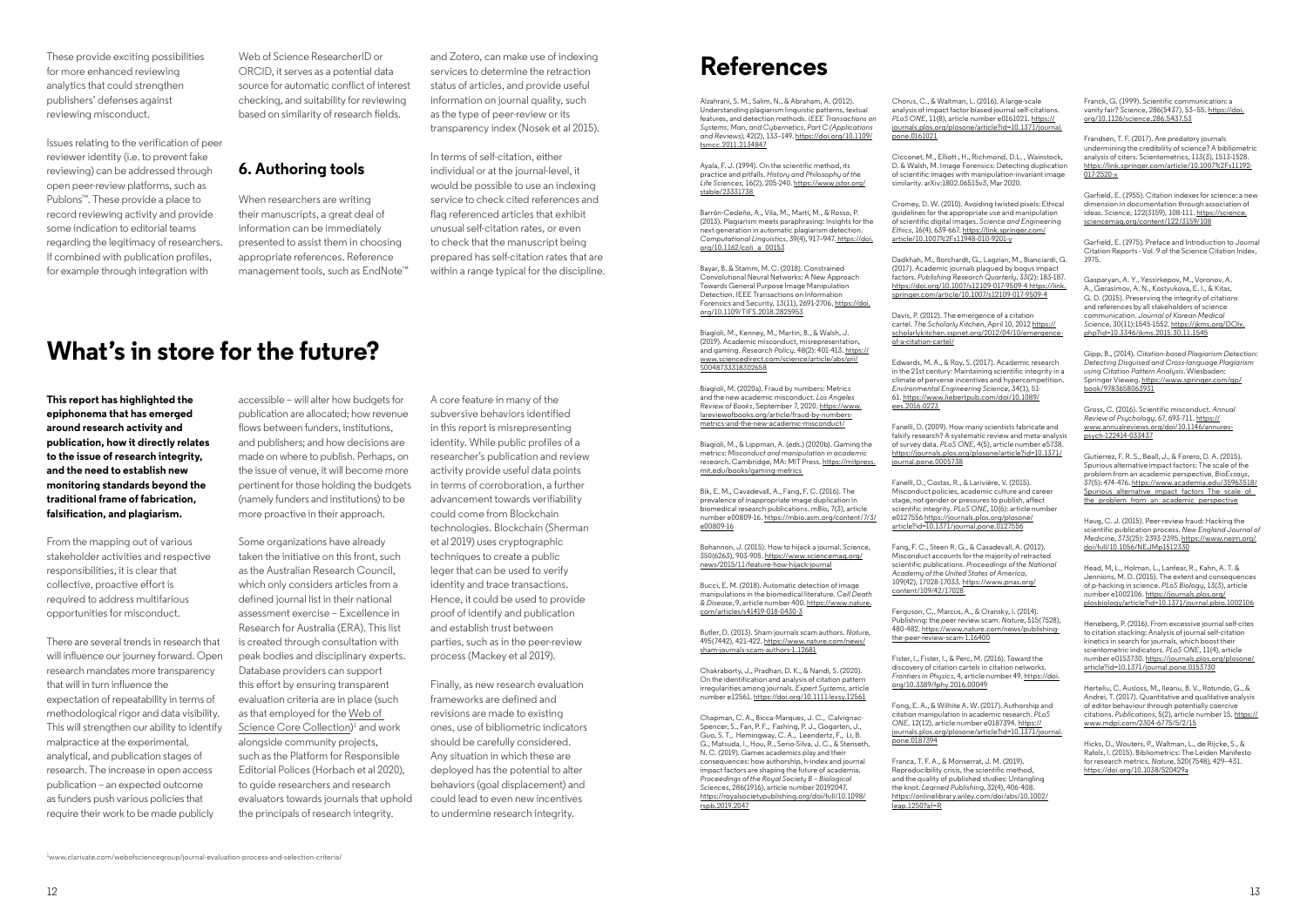Hickman, C. F., Fong, E. A., Wilhite, A. W., & Lee, Y. (2019). Academic misconduct and criminal liability: Manipulating academic journal impact factors. *Science and Public Policy*, 46(5), 661-667. https://academic. oup.com/spp/article-abstract/46/5/661/5488509?redi rectedFrom=fulltext

Hvistendahl, M. (2013). China's publication bazaar. *Science*, 342(6162), 1035-1039. https://science. sciencemag.org/content/342/6162/1035

Horbach, S. P. J. M., Hepkema, W. M., & Halffman, W. (2020). The Platform for Responsible Editorial Policies: An initiative to foster editorial transparency in scholarly publishing. *Learned Publishing*, 33(3), 340–344. https://doi.org/10.1002/leap.1312

Huth, E. J. (1986). Irresponsible authorship and wasteful publication. *Annals of Internal Medicine*, 104(2):257-259. https://www.acpjournals.org/ doi/10.7326/0003-4819-104-2-257

Kerr, N. L. (1998). HARKing: Hypothesizing After the Results are Known. Personality and Social Psychology Review, 2(3), 196–217. https://doi.org/10.1207/ s15327957pspr0203\_4

Koppers, L., Wormer, H., & Ickstadt, K. (2017). Towards a systematic screening tool for quality assurance and semiautomatic fraud detection for images in the life sciences. *Science and Engineering Ethics*, 23(4), 1113-1128. https://link.springer.com/article/10.1007/ s11948-016-9841-7

Ioannidis, J. P. A. (2015). A generalized view of selfcitation: Direct, co-author, collaborative, and coercive induced self-citation. *Journal of Psychosomatic Research*, 78(1), 7-111. https://www.sciencedirect. com/science/article/abs/pii/S0022399914003882

Ioannidis, J. P. A., Baas, J., Klavans, R., & Boyack, K. W. (2019). A standardized citation metrics author database annotated for scientific field. *PLoS Biology*, 17(8), article number e3000384. https://doi.org/10.1371/ journal.pbio.3000384.

Jalalian, M. (2015). The story of fake impact factor companies and how we detected them, *Electronic Physician*, 7(2): 1069-1072, 2015. http://www.ephysician.ir/index.php/browseissues/2015/2/173-1069-1072

Kaplan, N. (1965). The norms of citation behavior: Prolegomena to the footnote. *American Documentation*, 16(3), 179–184. https://doi. org/10.1002/asi.5090160305

Kulkarni, S. (2016). What causes peer review scams and how can they be prevented? *Learned Publishing*, 29(3): 211-213. https://onlinelibrary.wiley.com/doi/ full/10.1002/leap.1031

Lock, S. (1994). Research misconduct: a brief history and a comparison. *Journal of Internal Medicine*, 235(2), 123–127. https://doi. org/10.1111/j.1365-2796.1994.tb01045.x

Mackey, T. K., Shah, N., Miyachi, K., Short, J., & Clauson, K. (2019). A framework proposal for Blockchain-based scientific publishing using shared governance. *Frontiers in Blockchain*, 2. https://doi. org/10.3389/fbloc.2019.00019

Sikdar, S., Marsili, M., Ganguly, N., & Mukherjee, A. (2016). Anomalies in the peer-review system: A case study of the *Journal of High Energy Physics. Proceedings of the 25th ACM International on Conference on Information and Knowledge Management. CIKM'16: ACM Conference on Information and Knowledge Management*, 2245-2250. https://doi.org/10.1145/2983323.2983675

Martin, B. R. (2013). Whither research integrity? Plagiarism, self-plagiarism and coercive citation in an age of research assessment. *Research Policy*, 42(5), 1005-1014. https://www.sciencedirect.com/science/ article/abs/pii/S004873331300067X

Martin, B. R. (2016). Editors' JIF-boosting stratagems: Which are appropriate and which not? *Research Policy*, 45(1), 1–7. https://doi.org/10.1016/j. respol.2015.09.001

> Szomszor, M., Pendlebury, D.A. & Adams, J (2020). How much is too much? The difference between research influence and self-citation excess. *Scientometrics*, 123(2), 1119–1147. https://doi. org/10.1007/s11192-020-03417-5

Matosin, N., Frank, E., Engel, M., Lum, J. S., & Newell, K. A. (2014). Negativity towards negative results: a discussion of the disconnect between scientific worth and scientific culture. *Disease Models & Mechanisms*, 7(2), 171–173. https://doi.org/10.1242/dmm.015123

Merton, R. K. (1942). Science and technology in a democratic order. *Journal of Legal and Political Sociology*, 1, 115-126.

Merton, R. K. (1957). Priorities in scientific discovery: a chapter in the sociology of science. *American Sociological Review*, 22(6), 635-659. https://www.jstor. org/stable/2089193?origin=crossref

Murphy, K. R., & Aguinis, H. (2019). HARKing: How badly can cherry-picking and question trolling produce bias in published results. Journal of Business and Psychology, 34(1), 1-17. https://link.springer.com/ article/10.1007/s10869-017-9524-7

> Zuckerman, H. (2020). Is "the time ripe" for quantitative research on misconduct in science? *Quantitative Science Studies*, 1(3), 945-958. https:// www.mitpressjournals.org/doi/full/10.1162/  $\overline{q}$  ass<sub>a</sub> 00065

"Scientific Integrity Principles and Best Practices: Recommendations from a Scientific Integrity Consortium" (2020) Kretser, A. et al., *Science and Engineering Ethics*, 25, 327-355. https://link.springer. com/article/10.1007/s11948-019-00094-3

Nosek, B. A., Alter, G., Banks, G. C., Borsboom, D., Bowman, S. D., Breckler, S. J., Buck, S., Chambers, C. D., Chin, G., Christensen, G., Contestabile, M., Dafoe, A., Eich, E., Freese, J., Glennerster, R., Goroff, D., Green, D. P., Hesse, B., Humphreys, M., … Yarkoni, T. (2015). Promoting an open research culture. Science, 348(6242), 1422–1425. https://doi.org/10.1126/science. aab2374

World Economic Forum. "Code of Ethics, Young Scientist" (2018) http://www3.weforum.org/docs/ WEF Code of Ethics.pdf

Parker, A., & Hamblen, J. O. (1989). Computer algorithms for plagiarism detection. *IEEE Transactions on Education*, 32(2), 94–99. https://doi. org/10.1109/13.28038

American Association for the Advancement of Science (AAAS). "The Brussels Declaration: Ethics and Principles for Science & Society Policy-Making" (2017) https://www.knaw.nl/nl/actueel/nieuws/ BrusselsDeclaration.pdf

Pascal, C. B. (1999). The history and future of the office of research integrity: Scientific misconduct and beyond. *Science and Engineering Ethics*, 5(2), 183–198. https://doi.org/10.1007/s11948-999-0008-7

Potthast, M., Barrón-Cedeño, A., Stein, B., & Rosso, P. (2010). Cross-language plagiarism detection. *Language Resources and Evaluation*, 45(1), 45–62. https://doi.org/10.1007/s10579-009-9114-z

Pulverer, B. (2015). When things go wrong: Correcting the scientific record. *The EMBO Journal*, 34(20), 2483– 2485. https://doi.org/10.15252/embj.201570080

Engineers Canada and Canadian Engineering Qualifications Board. "Public Guideline on the code of ethics. Engineers Canada" (2016) https:// engineerscanada.ca/sites/all/themes/roots\_book/lib/ savetopdf.php?nid=5358

Raj, A. T., Patil, S., Sarode, S., & Salameh, Z. (2018). P-hacking: a wake-up call for the scientific community. *Science and Engineering Ethics*, 24(6), 1813-1814. https://link.springer.com/article/10.1007/s11948-017- 9984-1

São Paulo Research Foundation (FAPESP) "Code of Good Scientific Practice" (2012). https://fapesp.br/ boaspraticas/FAPESP-Code\_of\_Good\_Scientific Practice\_jun2012.pdf

Rivera, H. (2019). Fake peer review and inappropriate authorship are real evils. *Journal of Korean Medical Science*, 34(2): article number UNSP e6. https://jkms. org/DOIx.php?id=10.3346/jkms.2019.34.e6

Organisation for Economic Cooperation and Development (OECD) and Global Science Forum. "Best Practices for Ensuring Scientific Integrity and Preventing Misconduct" (2007) http://www.oecd.org/ science/inno/40188303.pdf

Sherman, A. T., Javani, F., Zhang, H., & Golaszewski, E. (2019). On the origins and variations of Blockchain technologies. *IEEE Security & Privacy*, 17(1), 72–77. https://doi.org/10.1109/msec.2019.2893730

Smart, P. (2017). Redundant publication and salami slicing: the significance of splitting data. Developmental Medicine and Child Neurology, 59(8), 775. https://onlinelibrary.wiley.com/doi/full/10.1111/ dmcn.13485

Teixeira da Silva, J. A. T., & Dobranszki. (2016). Multiple authorship in scientific manuscripts: Ethical challenges, ghost and guest/gift authorship, and the cultural/disciplinary perspective. *Science and Engineering Ethic*s, 22(5), 1457-1472. https://link. springer.com/article/10.1007/s11948-015-9716-3

Thombs, B. D., Levis, A. W., Razykov, I., Syamchandra, A., Leentjens, A. F. G., Levenson, J. L., & Lumley, M. A. (2015). Potentially coercive self-citation by peer reviewers: A cross-sectional study. *Journal of Psychosomatic Research*, 78(1), 1-6. https:// www.sciencedirect.com/science/article/abs/pii/ S0022399914003468

Turnbull, H.W. ed., 1959. The Correspondence of Isaac Newton: 1661-1675, Volume 1, London, UK: Published for the Royal Society at the University Press. p. 416

Wilhite, A. W., & Fong, E. A. (2012). Coercive citation in academic publishing. *Science*, 335(6068), 542-543. https://science.sciencemag.org/ content/335/6068/542

Xia, J., & Smith, M. P. (2018). Alternative journal impact factors in open access publishing. *Learned Publishing*, 31(4), 403-411. https://onlinelibrary.wiley.com/doi/ full/10.1002/leap.1200

Zhang, L. & Siversten, G. (2020). For China's ambitious research reforms to be successful, they will need to be supported by new research assessment infrastructures. *LSE Impact Blog* https://blogs.lse. ac.uk/impactofsocialsciences/2020/06/11/for-chinasambitious-research-reforms-to-be-successful-they-willneed-to-be-supported-by-new-research-assessmentinfrastructures/

"Working with Research Integrity – Guidance for Research Performing Organisations: The Bonn PRINTEGER Statement" (2018) Forsberg, E.-M. et al., *Science and Engineering Ethics*, 24, 1023–1034. https://link.springer.com/article/10.1007/s11948-018- 0034-4

Association for Computing Machinery (ACM). "ACM Code of Ethics and Professional Conduct" (2018) https://www.acm.org/code-of-ethics

All European Academies (Allea). "The European code of conduct for research integrity" (2017) https://allea. org/code-of-conduct/

American Psychological Association (APA) "Ethical Principles of Psychologists and Code of Conduct" (2017). https://www.apa.org/ethics/code

National Academies of Sciences, Engineering, and Medicine (2017). *Fostering Integrity in Research*. Washington, DC: The National Academies Press. https://www.nap.edu/catalog/21896/fosteringintegrity-in-research

Research Councils UK (RCUK). "RCUK Policy and Guidelines on Governance of Good Research Conduct" (2017) https://www.ukri.org/files/legacy/reviews/grc/ rcuk-grp-policy-and-guidelines-updated-apr-17-2-pdf/

UK Royal Society. "The Royal Society's research Integrity statement" (2017) https://royalsociety. org/-/media/policy/Publications/2017/royal-societyresearch-integrity-statement-09-10-2017.pdf

World Conference on Research Integrity (WCRI). "Montreal Statement on Research Integrity in Cross-Boundary Research Collaborations" (2013) https:// wcrif.org/montreal-statement/file

Science Council of Japan (SCJ). "Code of Conduct for Scientists" (2013) http://www.scj.go.jp/ja/info/ kohyo/pdf/kohyo-20-s3e-1.pdf

World Conference on Research Integrity (WCRI). Singapore Statement on Research Integrity (2010) https://wcrif.org/documents/327-singaporestatement-a4size/file

US Health and Human Services, Office of Research Integrity (ORI). "Introduction to the Responsible Conduct of Research" (2007) https://ori.hhs.gov/sites/ default/files/2018-04/rcrintro.pdf

Committee on Publication Ethics (COPE) https:// publicationethics.org/

International Committee of Medical Journal Editors (ICMJE) Recommendations for the Conduct, Reporting, Editing, and Publication of Scholarly Work in Medical Journals (2019) http://www.icmje.org/ icmje-recommendations.pdf

Platform for Responsible Editorial Policies (PREP) https://www.responsiblejournals.org/

"Statement on Publication Ethics for Editors and Publishers" (2016). Gasparyan, A. Y., et al., *Journal of Korean Medical Science*, 31(9), 1351-1354. https:// jkms.org/DOIx.php?id=10.3346/jkms.2016.31.9.1351

# **Appendix**

**Statements and guidelines about research integrity, research misconduct, and the ethics of publishing scholarly and scientific research. Most recent listed first.**